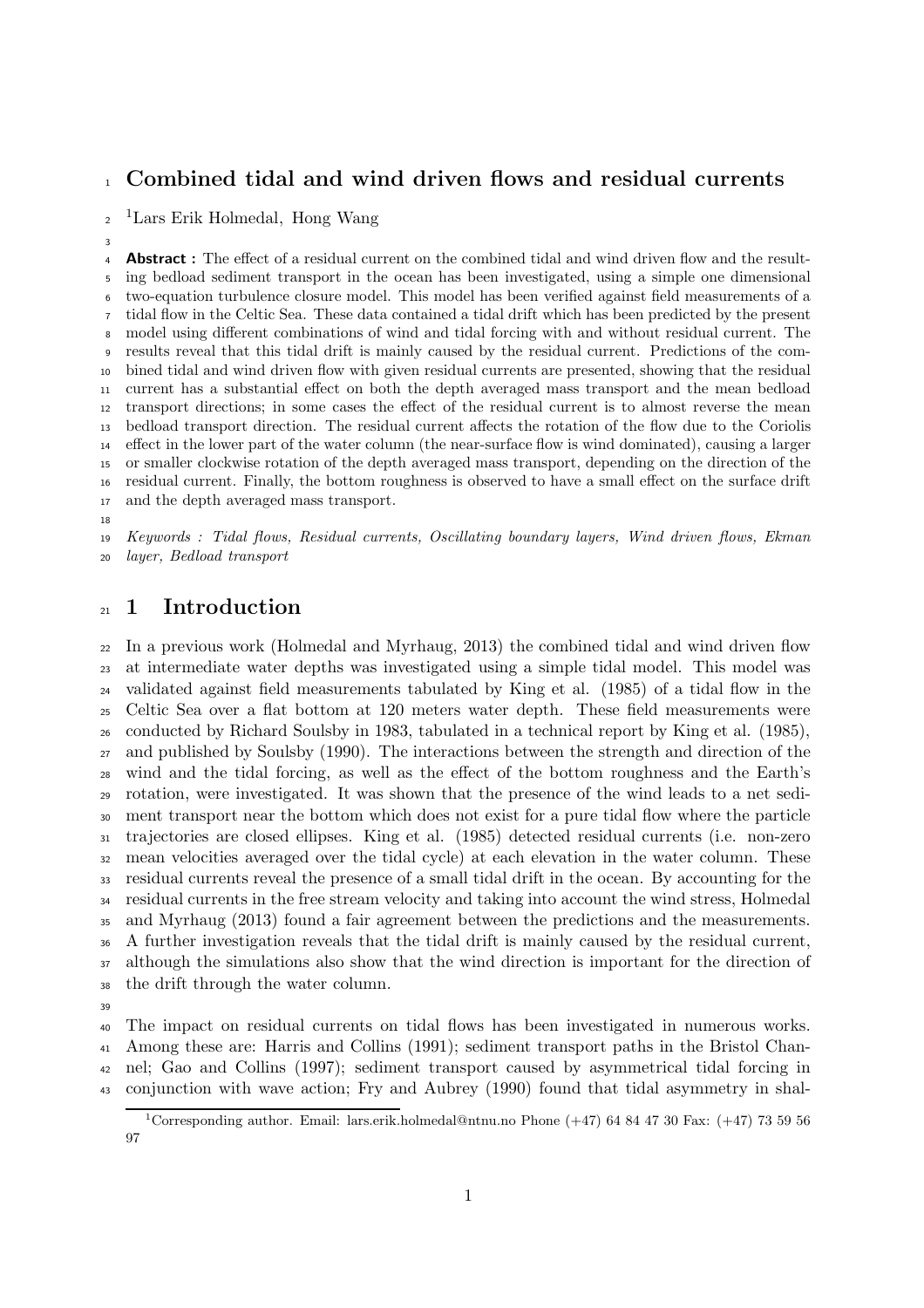low embayments can cause net sediment transport; Ransinghe and Pattiaratchi (2006) found that tidal asymmetry in inlets were more important for the net sediment transport than the occurances of flood or ebb dominant diurnal tides; Maren and Gerritsen (2012) conducted simulations of tidal flows in the Singapore Straits and found that finer and coarser sediments were transported in different directions, since the transport of finer sediments were dominated by residual currents while the transport of coarser sediments were governed by the tidal asym- metry. Moreover, Pritchard and Vieira (1984) measured non-tidal current velocities in the Cheasapeake Bay and found that the residual currents were related to the wind setting up a surface slope causing a pressure gradient acting against the wind direction. Fletcher et al. (2006) applied a three-dimensional ocean circulation model to investigate suspended load and bedload transport in a tidal inlet in Florida; their predicted sediment patterns were in qualitatively agreement with the observations. Similar kind of results were reported by Yu et al. (2011) for the Bay of Fundy, Canada.

57

 The purpose of the present work is to investigate the effect of residual currents on the combined tidal and wind driven flow and the resulting sediment transport at intermediate water depths, relevant to near-coastal waters. It will be shown that the residual currents have a large impact both on the direction of the mean (averaged over a tidal period) depth averaged velocity and on the bedload sediment transport, while the direction of the mean surface velocity is less affected. Visualizations of the bedload transport are provided using the near-bed tidal ellipse. The effect of residual currents on the combined tidal and wind driven flows has, to the author's knowledge, not been investigated in detail in an idealized setting. Overall, the present work yields new insight into combined tidal and wind driven flows, and represents an extension to the work by Holmedal and Myrhaug (2013).

## <sup>68</sup> 2 Model formulation

## <sup>69</sup> 2.1 Governing equations

<sup>70</sup> The tidal turbulent flow is modelled as a horizontally uniform boundary layer where the tidal  $71$  forcing is driven by the mean ocean surface slope oscillating with the tidal frequency. The <sup>72</sup> Reynolds-averaged equations for conservation of the mean momentum and mass become

$$
\frac{\partial u}{\partial t} = -\frac{1}{\rho} \frac{\partial p}{\partial x} + \frac{\partial}{\partial z} (\nu_T \frac{\partial u}{\partial z}) + fv \tag{1}
$$

73

$$
\frac{\partial v}{\partial t} = -\frac{1}{\rho} \frac{\partial p}{\partial y} + \frac{\partial}{\partial z} (\nu_T \frac{\partial v}{\partial z}) - fu \tag{2}
$$

<sup>74</sup> where u and v are the horizontal velocity components, p is the pressure,  $\rho$  is the density of <sup>75</sup> the water,  $\nu_T$  is the kinematic eddy viscosity, f is the Coriolis parameter, and g is the gravity <sup>76</sup> acceleration. The turbulence closure is given by a  $k - \epsilon$  model using the logarithmic wall law <sup>77</sup> near the rough bottom (see e.g. Rodi, 1993)

$$
\frac{\partial k}{\partial t} = \frac{\partial}{\partial z} \left( \frac{\nu_T}{\sigma_k} \frac{\partial k}{\partial z} \right) + \nu_T \left( \left( \frac{\partial u}{\partial z} \right)^2 + \left( \frac{\partial v}{\partial z} \right)^2 \right) - \epsilon \tag{3}
$$

$$
\frac{\partial \epsilon}{\partial t} = \frac{\partial}{\partial z} \left( \frac{\nu_T}{\sigma_{\epsilon}} \frac{\partial \epsilon}{\partial z} \right) + c_{\epsilon 1} \frac{\epsilon}{k} \nu_T \left( \left( \frac{\partial u}{\partial z} \right)^2 + \left( \frac{\partial v}{\partial z} \right)^2 \right) - c_{\epsilon 2} \frac{\epsilon^2}{k} \tag{4}
$$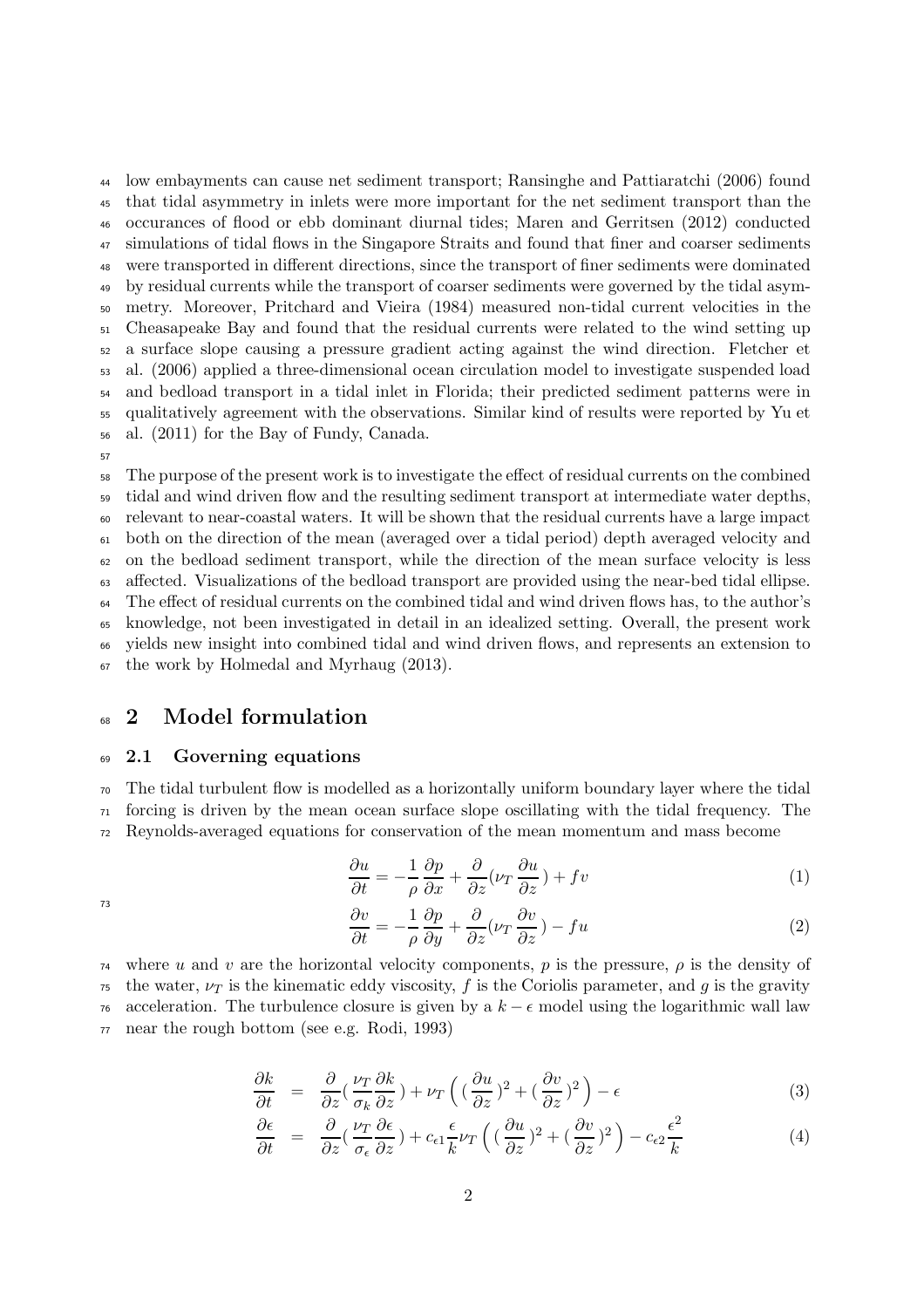<sup>78</sup> where k is the turbulent kinetic energy and  $\epsilon$  is the turbulent dissipation rate. The kinematic <sup>79</sup> eddy viscosity is given by

$$
\nu_T = c_1 \frac{k^2}{\epsilon}.\tag{5}
$$

80 where the standard values of the model constants have been adopted, i.e.  $(c_1, c_{\epsilon 1}, c_{\epsilon 2}, \sigma_k, \sigma_{\epsilon})$  $81 = (0.09, 1.44, 1.92, 1.00, 1.30).$ 

82

<sup>83</sup> The bedload sediment transport is given by a formula by Nielsen (1992)

$$
\Phi = 12\theta^{\frac{1}{2}}(\theta - \theta_c) \frac{\theta}{\vert \theta \vert}
$$
\n(6)

<sup>84</sup> where

$$
\Phi = \frac{q_b}{(g(s-1)d_{50}^3)^{\frac{1}{2}}} \tag{7}
$$

$$
\theta = \frac{\tau_b}{\rho g (s - 1) d_{50}} \tag{8}
$$

<sup>85</sup> Here  $q_b$  is the instantaneous dimensional bedload transport,  $\tau_b$  is the dimensional instanta-86 neous sea bed shear stress,  $s = 2.65$  is the density ratio between the bottom sediments and 87 the water, and  $d_{50}$  is the median grain size diameter. The critical Shields parameter  $\theta_c = 0.05$ <sup>88</sup> must be exceeded for bedload transport to take place.

### 89 2.2 Boundary conditions and tidal forcing

 The sea bed is assumed to be hydraulically rough, and a logarithmic wall law is applied here 91 in conjunction with zero velocity at the bottom A wind stress  $\tau_s$  is specified at the surface 92 and is related to the wind speed 10 meters above sea surface  $(U_{10})$  by the empirical relation  $\tau_s = \rho_a c_d U_{10}^2$ , where  $\rho_a = 1$  kg m<sup>-3</sup> is the density of air and  $c_d$  is a friction factor. The forcing is assumed to be in the East-West direction (i.e. along the x-axis), while the wind direction is varied. Here the tidal forcing is driven by the mean ocean surface slope which is 96 oscillating with the tidal frequency  $\sigma = 2\pi/T_p$  where  $T_p$  is the tidal period. The assumption of hydrostatic pressure (following from the boundary layer approximation) yields

$$
-\frac{1}{\rho}\frac{\partial p}{\partial x} = -g\frac{\partial \xi}{\partial x}\cos(\sigma t)
$$
\n(9)

$$
-\frac{1}{\rho}\frac{\partial p}{\partial y} = 0 \tag{10}
$$

98 Here  $\partial \xi / \partial x$  is the amplitude of the mean ocean surface slope.

#### <sup>99</sup> 2.3 Inclusion of residual currents

100 First the tidal boundary layer without wind is calculated freom  $Eqs.(1)-(5)$  using  $Eqs.(9)$ 101 and (10). This yields the free stream velocities  $U_0(t)$  and  $V_0(t)$ , taken from the vertical zone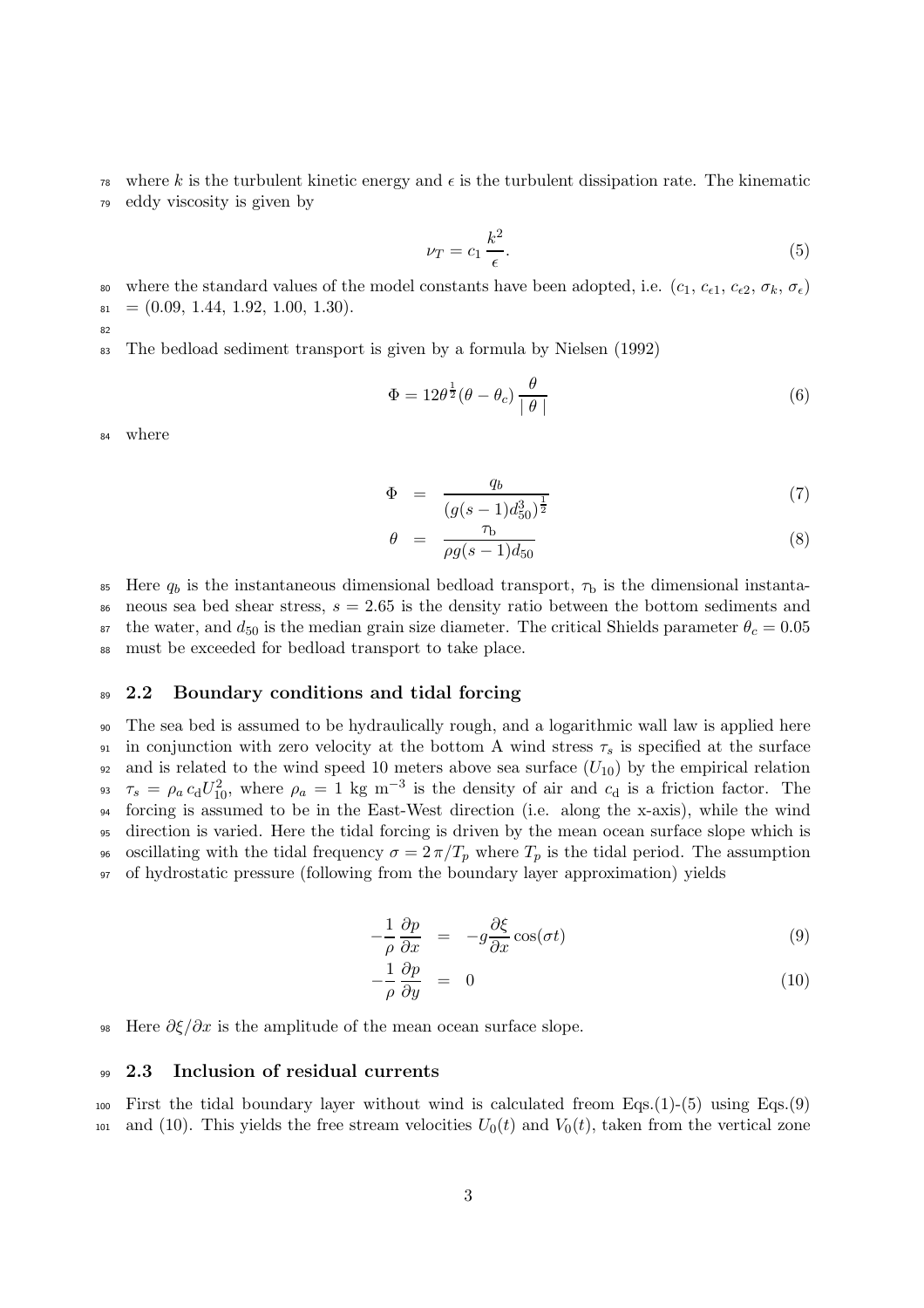<sup>102</sup> outside purely tidal boundary layer. These free stream velocities are applied to incoprorate <sup>103</sup> residual currents. Due to the boundary layer approximation, the following relations applies:

$$
-\frac{1}{\rho}\frac{\partial p}{\partial x} = \frac{\partial U_0}{\partial t} - fV_0 \tag{11}
$$

$$
-\frac{1}{\rho}\frac{\partial p}{\partial y} = \frac{\partial V_0}{\partial t} + fU_0 \tag{12}
$$

<sup>104</sup> When residual currents are considered, the tidal forcing in Eqs.(9) and (10) is replaced with 105 the tidal forcing in Eqs.(11) and (12), using  $U_0$  and  $V_0$  obtained Furthermore,  $U_0$  and  $V_0$  in 106 Eqs. (11) and (12) are substituted with i.e.,  $U_0 \pm U_s$  and  $V_0 \pm U_s$  (depending on the direction  $107$  of the residual current) where  $U_s$  is the magnitude of the residual current. The hydrostatic 108 horizontal pressure gradients are then evaluated from Eqs. (11) and (12), using  $U_0 \pm U_s$  and 109  $V_0 \pm U_s$  instead of  $U_0$  and  $V_0$ .

## <sup>110</sup> 2.4 Numerical method

 A finite difference method was used to solve the parabolic Eqs.(1-5) using second order central differences in space. Geometric stretching of the mesh was applied to obtain a fine resolution near the bed and close to the free surface; here 800 gridpoints were applied in the vertical direction. The spatial discretization of the equations for the horizontal velocity components, turbulent kinetic energy and dissipation rate give a set of stiff differential equations that were integrated simultaneously in time by the integrator VODE (Brown et al., 1989). Further details about the numerical methid are given in Holmedal and Myrhaug (2013).

## <sup>118</sup> 3 Results and discussion

126

 Residual currents may exist locally in the ocean, due to e.g. differences in temperature and salinity or by the presence of large-scale ocean currents. These residual currents may have a different direction from both the wind and the tidal forcing. Generally there is a co-existence of wind, tidal forcing and residual currents in the ocean, and for intermediate and shallow water depths, the interactions between these three components are important for both the local mass transport and sediment transport. Here the effect of the residual current on the combined tidal and wind driven flow and sediment transport is investigated.

<sup>127</sup> The choice of parameters is similar to that of Holmedal and Myrhaug (2013), except for <sup>128</sup> the presence of the residual current: The tidal period is 12.5 hours, the Coriolis parameter is  $f = 1.112 \cdot 10^{-4} s^{-1}$ , the amplitude of the mean ocean surface slope is given by  $\partial \xi / \partial x = 3 \cdot 10^{-6}$ 129 <sup>130</sup> and the water depth is 120 m. The effect of the surface waves is represented as a surface rough-131 ness  $z_s$ ; in the present work this roughness is chosen as  $z_s = 0.3$  cm. A sandy flat bottom, 132 consisting of medium sand with  $d_{50} = 0.21$  mm, is considered; the bottom roughness is related 133 to  $d_{50}$  by the empirical formula  $z_0 = d_{50}/12$ . The residual current towards the East or West 134 has been taken into account by substituting  $U_0$  with  $U_0 \pm 0.02$  m/s in Eqs. (16) and (17) for <sup>135</sup> residual current towards the East (+) or West (−). Similarly, the residual current towards 136 the North or South has been taken into account by substituting  $V_0$  with  $V_0 \pm 0.02$  m/s for <sup>137</sup> residual current towards the North (+) or South (−). In the present setting the effect of the 138 wind is taken into account by specifying a wind stress at the surface as  $\tau_s = 0.2$  Pa. For the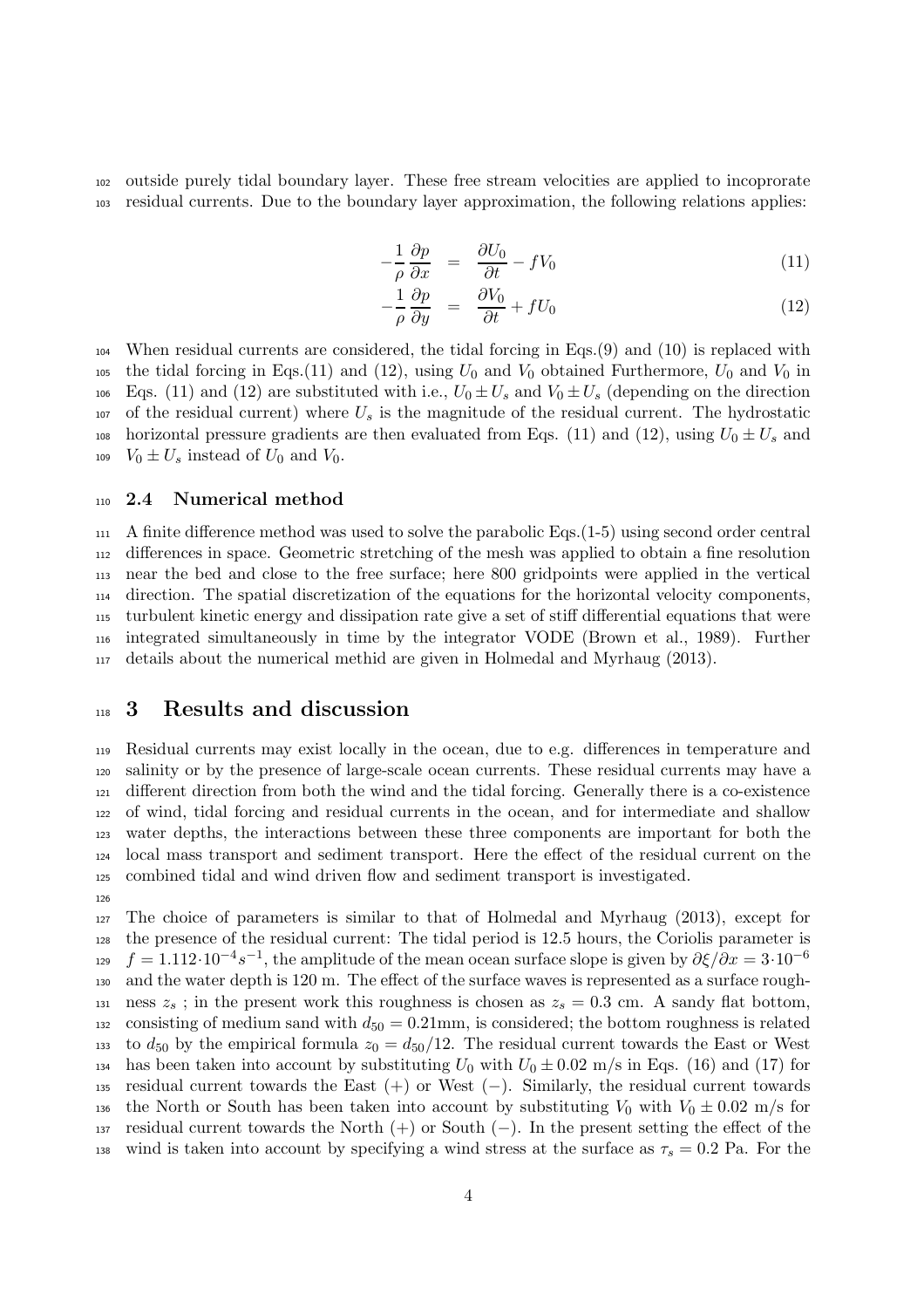stable and neutral atmospheric conditions more common in the Atlantic (using e.g. a friction 140 factor  $c_d = 0.0015$ , this wind stress correspond to  $U_{10}$  being 12 m/s, where  $U_{10}$  is the wind velocity 10 m above the ocean surface.

#### <sup>143</sup> 3.1 Effect of residual current on the depth averaged velocity

 Figures 1-4 show the direction of the depth-averaged velocity, the surface drift and the mean bedload transport for 16 different combinations of specified wind and residual currents. Both the wind direction and the direction of the residual current are depicted in the each subfigure. The tidal forcing is in the East-West direction for all these cases. It is observed that for all the situations considered in Figs. 1-4, the surface drift is directed slightly to the right of the wind direction. This is consistent with the Ekman layer theory and also with the results obtained by Holmedal and Myrhaug (2013) for combined tidal and wind driven flows with no residual current. This shows that the surface drift is wind dominated; the residual current has little impact here. In the rest of this section the depth averaged velocity direction will be discussed; the mean bedload direction is discussed in the next Section.

 Figure 1 shows four different situations where the residual current is co-directional with the tidal forcing and the wind is normal to the tidal forcing. It is well known that for Ekman flows the depth averaged velocity is 90 degrees to the right of the wind direction, also for turbulent flows. This result also holds for combined wind and tidally driven flows (Holmedal and Myrhaug, 2013), if the water depth is not to shallow. Figure 1 shows that the presence of the residual current changes this picture substantially. Overall, Figs. 1a-d show that the direction of the depth averaged velocity is nearly in the same direction as the residual current for the four situations in Fig. 1.

 Figure 2 shows the situation where both the residual current and the wind are normal to the tidal forcing. The depth averaged velocity is closest aligned with the residual current direction, but the angle between the residual current and the depth averaged velocity is sub- stantially larger than in Fig. 1. It should be noted that the depth averaged velocity is not directed 90 degrees to the right of the wind, as it would have been without the residual current.

 The situations where both the residual current and the wind are colinear with the tidal forcing is shown in Fig. 3. Here the depth averaged velocity direction is strongly affected by the residual current. In Figs. 3a and d the depth averaged velocity is rotated less than 90 degrees to the right of the wind, while this rotation is more than 90 degrees in Figs. 3b and c. The reason is that the residual current affects the rotation of the flow due to the Coriolis effect in the lower part of the water column (the near-surface flow is wind dominated). This can be illustrated by a simple vector sum. Consider a given vertical elevation and given velocity 177 components u and v for a wind driven flow. If for example  $u > 0$  and  $v < 0$ , and a small 178 positive residual current  $U_s$  is added to u, the resulting velocity vector  $(u+U_s, v)$  will be less 179 clockwise rotated than the velocity vector without the residual current  $(u, v)$ , i.e. the residual 180 current counteracts the rotation. However, if a small negative residual current  $-U_s$  is added 181 to u, the resulting velocity vector  $(u-U_s, v)$  will be more clockwise rotated towards the right, i.e. the residual current increases the clockwise rotation. This explains the decrease of the clockwise rotation in Figs. 3a and d, and the increase of the clockwise rotation in Figs. 3 b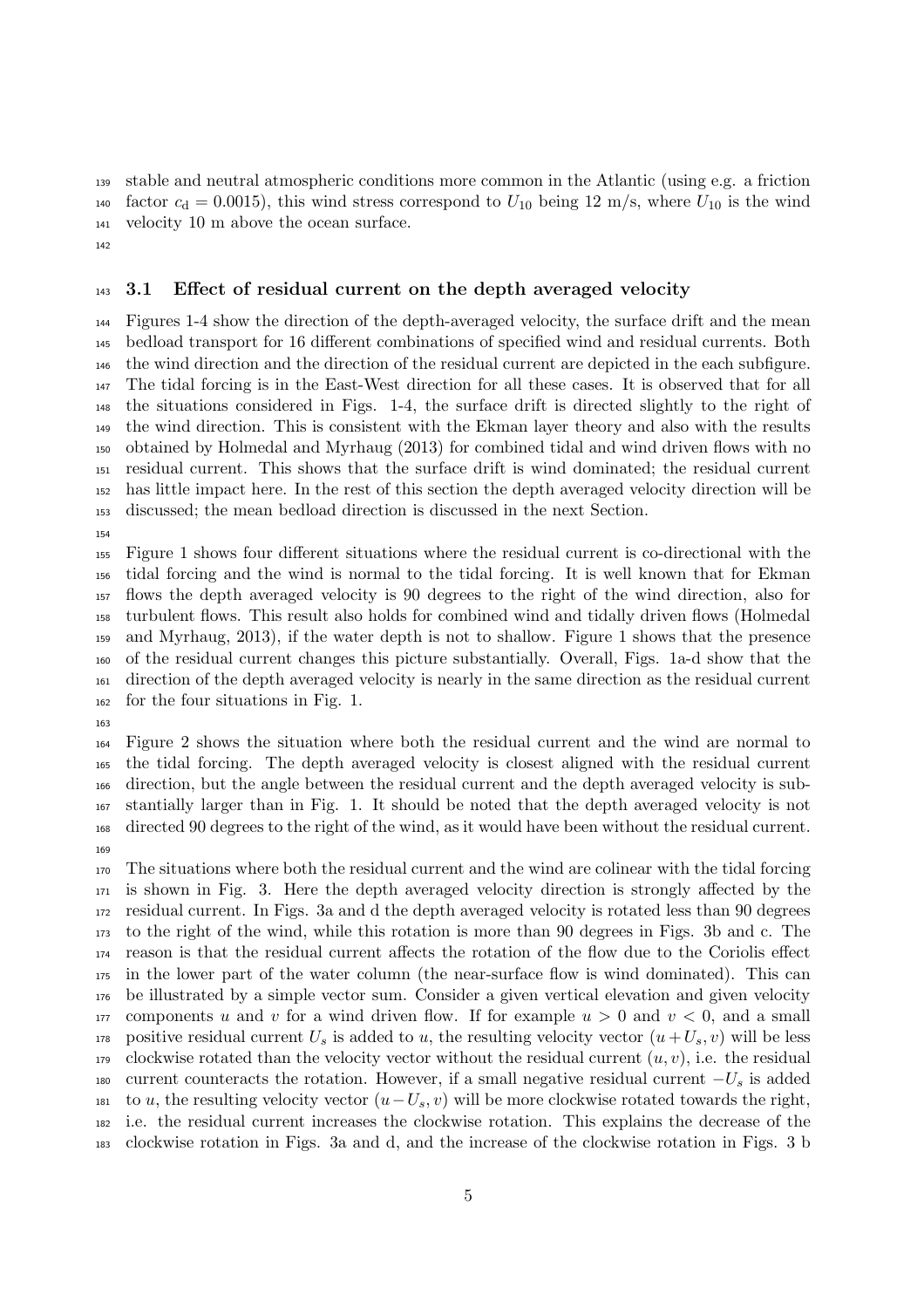and c, relative to the case of no residual current.

 Figure 4 depicts the situations where the residual current is normal to and the wind is co- directional to the tidal forcing. As in Fig. 1, the depth averaged velocity is almost in the same direction as the residual current, i.e. here the residual current has a strong impact on the depth averaged velocity.

### 3.2 Effect of residual current on the bedload transport

 If the resulting bottom shear stress magnitude is strong enough to move the sea bed material, or to bring it into suspension, sediment transport takes place either as suspended load or bed- load. Holmedal and Myrhaug (2013) found that for tidal flows alone the particle trajectories consisting of closed ellipses show that there is a symmetry in the bedload. Hence the same amount of sand is moved along opposite trajectories; thus no net sediment transport takes place. For combined tidal and wind driven flows, where the near-bed particle trajectories are propagating ellipses, there is an asymmetry in the sediment transport along the trajectories, and hence a net sediment transport takes place if the magnitude of the bottom shear stress is large enough. In order to facilitate good predictions of the sediment transport beneath combined tidal and wind driven flows, a flat bottom consisting of medium sand with a me- $_{201}$  dian sand grain diameter of  $d_{50} = 0.21$  mm has been chosen; this coincides with the choice of Holmedal and Myrhaug (2013). For the present physical parameters the sediment transport takes place as bedload; a detailed discussion is given in Holmedal and Myrhaug (2013).

 The effect of the residual current on the mean bedload transport direction is presented in Figures 1-4. For combined tidal and wind driven flows Holmedal and Myrhaug (2013, Fig. 13) found that the mean sediment transport is more aligned with the tidal forcing (East-West direction) than with the North-South direction, indicating that the tidal forcing is the dom- inating mechanism behind the bedload transport. They also found that the mean bedload transport direction was opposite (when projected to the East-West axis) to the wind direc- tion. Also Figs. 1 and 3 show that when the residual current is directed along the axis of tidal forcing (regardless of the wind direction), the mean bedload transport direction (when projected to the East-West axis) follows that of the residual current. However, the mean bedload transport direction is closest aligned to the axis of tidal forcing (East-West), showing the importance of the tidal forcing.

 When both the wind and the residual current are normal to the tidal forcing and act in the same direction (Figs. 2a and b), the mean bedload transport is aligned along the axis of tidal forcing, almost 90 degreees to the right of the wind and residual current. However, when the wind opposes the residual current (but is normal to the tidal forcing), a more com- plicated picture arises, and it appears that the wind has a substantial effect on the mean bedload transport direction. The reason for this is not clear to the authors, but the wind might change the phase of the tidal velocity, which again changes where in the tidal cycle the bottom shear stress is largest and where it exceeds the treshold value for bedload transport to take place. Figure 4 shows that when the redisual current is normal to and the wind is parallel to the tidal forcing, the mean bedload transport direction is opposite (when projected to the East-West axis) to the wind direction, i.e. similar to case without residual current presented in Holmedal and Myrhaug (2013).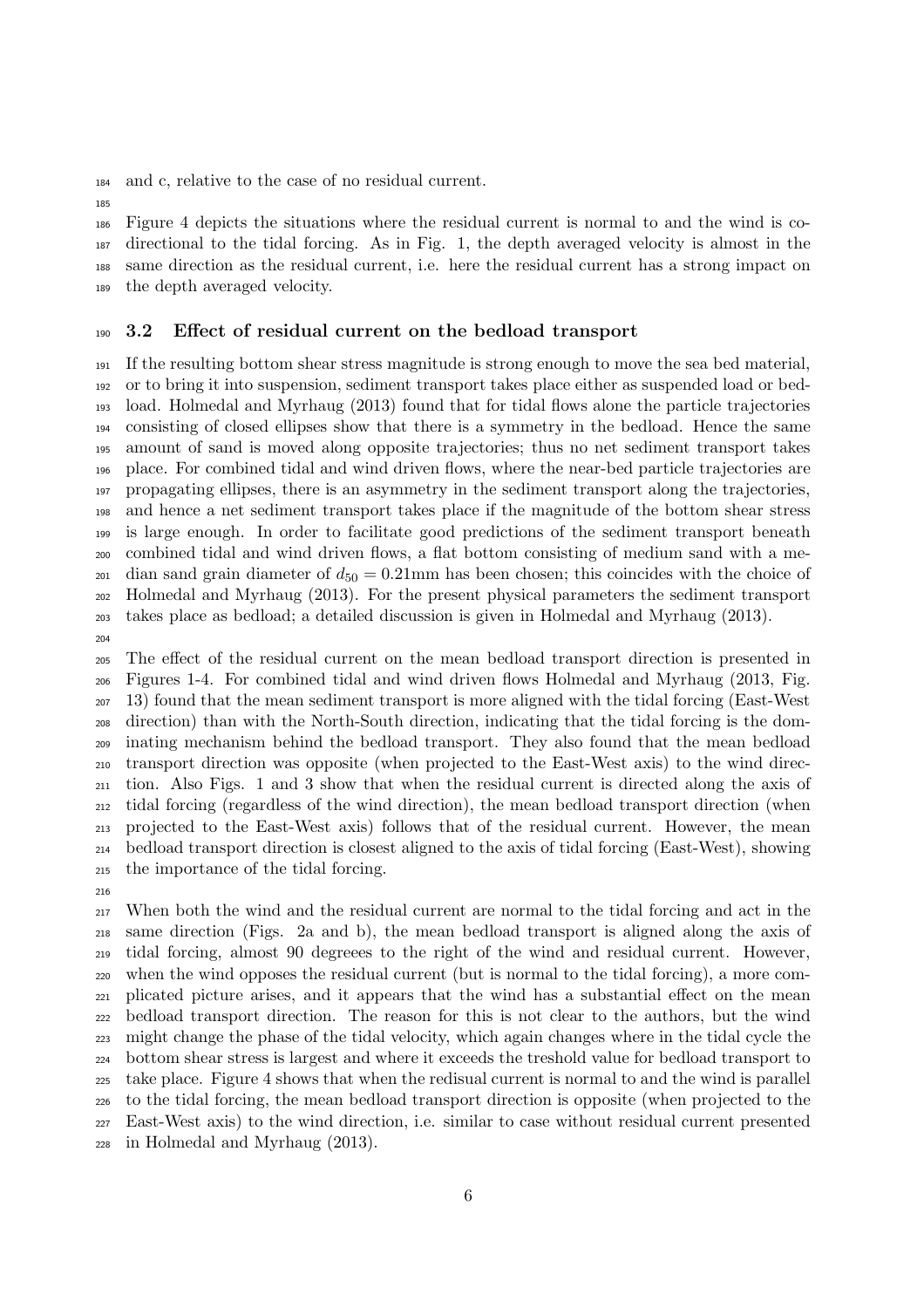Figure 5 shows the mean bedload transport direction for combined tidal and wind driven flow with and without a residual current; the directions of the wind and the residual current are also given. For residual current and wind in the same direction along the tidal forcing axis (Fig. 5a), the effect of the residual current is to almost reverse the direction of the mean sediment transport direction. However, the residual current has almost no impact on the mean sediment transport direction when the residual current is normal to and the wind is co-directional to the tidal forcing (Fig. 5b). The residual current has some impact on the mean sediment transport direction when it is co-directional to, and the wind is normal to -the tidal forcing (Fig. 5c). Finally, when both the residual current and the wind is normal to the tidal forcing, the mean sediment transport direction is substantially changed relative to the case of no residual current.

 The near-bed trajectories for combined wind and tidally driven flows, with and without resid- ual current, are presented in Fig. 6 and corresponds to the conditions in Fig. 5a-d with the tidal forcing is in the East-West direction. These near-bed particle trajectories are propa- gating ellipses; the particles move in the clockwise direction, starting in origo. The symbols (circles or crosses) on the tidal ellipse denote that bedload sediment transport takes place, i.e. that the Shields number exceeds the critical value for motion of sediments. No symbols indicates no bedload transport. For all the four cases it is clearly seen that the ellipses are propagating in the direction of the residual current (relative to the case of no residual cur- rent). As pointed out by Holmedal and Myrhaug (2013), the regions of no sediment transport are located in the Eastern or Western parts of the ellipses, regardless of the direction of the wind or the residual current. These are the regions where the particle trajectories are nearly normal to the tidal forcing and where the bottom shear stress is smallest, suggesting that the tidal forcing in the East-West direction is the dominant mechanism of the bedload transport. For both the wind and the residual current in direction of the tidal forcing (Fig. 6a), there is one Western and one Eastern region of no sediment tranport. When the residual current is normal to and the wind is co-directional to the tidal forcing (Fig. 6b), there is only one region of no bedload transport (to the East); when the residual current is co-directional with and the wind is normal to the tidal forcing (Fig. 6c), there is also only one region of no bedload trans- port (but here to the West). Finally, when both the wind and the residual current are normal to the tidal forcing, there is one Western and one Eastern region of no sediment tranport. It is also observed in Fig. 6b that there are two regions of no bedload transport when the residual current is absent, and one such region when it is present. However, Fig. 6d shows two regions of no bedload transport when the residual current is present, and one when it is absent. 

 Overall, the mean bedload transport direction results from a delicate balance between the tidal forcing, wind and residual current which yield different phases and directions of the bottom shear stress through the tidal cycle. The averaging over the tidal cycle is further complicated by the critical shear stress which must be exceeded for bedload transport to take place, giving regions of no sediment transport within the near-bed tidal ellipse. The results in Figs. 1-6 show that the mean bedload transport direction is overall more aligned with the axis of tidal forcing (East-West) than the North-South axis, demonstrating that the tidal forcing is a dominating mechanism of the bedload transport. However, the projection of the mean bedload transport direction on the East-West axis is always in the same direction as the residual current, when the residual current is directed along the East-West direction. When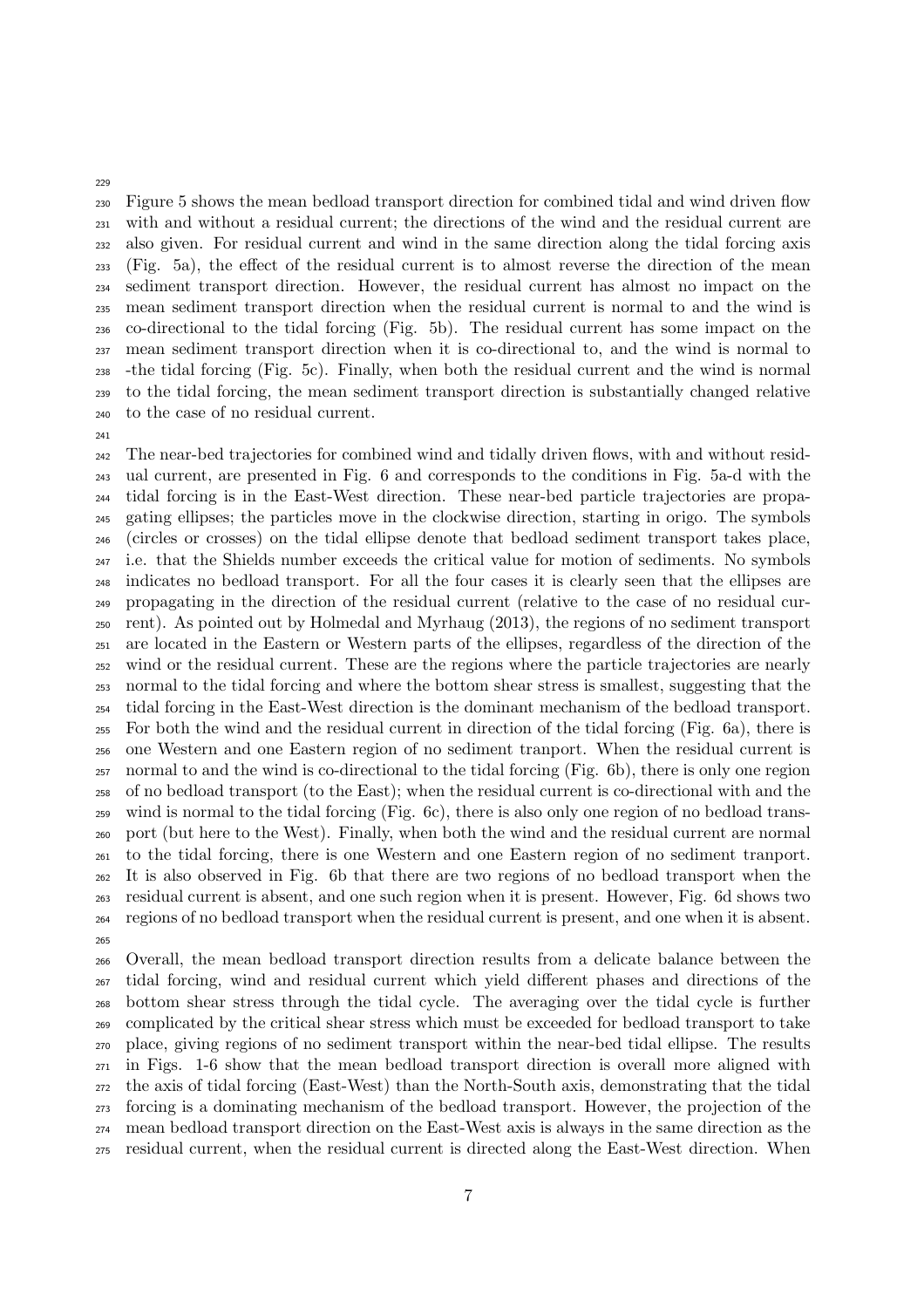the residual current is normal to and the wind parallel to the tidal forcing, the impact of the residual current on the mean bedload transport direction appears to be weak. For those situations where both the residual current and the wind are normal to the tidal forcing, both the wind and the residual current affect the mean bedload transport. 

# 4 Conclusions

 Predictions of the combined tidal and wind driven flow with given residual currents are pre- sented, showing that the residual current has a substantial effect on the depth averaged mass transport mean bedload transport directions:

• The surface drift is wind dominated with the direction slightly to the right of the wind.

- <sup>287</sup> When the residual current is parallel to and the wind is normal to the tidal forcing, the direction of the depth averaged mass transport is nearly in the same direction as the residual current.
- When both the residual current and the wind are normal to the tidal forcing, the depth averaged mass transport is again aligned with the residual current direction (when projected to it).
- When both the residual current and the wind are colinear with the tidal forcing, there is a decrease of the clockwise rotation for residual current and the wind is in the same direction, and an increase of the clockwise rotation for residual current and the wind is in opposite direction, relative to the case of no residual current where the depth averaged velocity is 90 degrees to the right of the wind direction.
- When the residual current is normal to and the wind is co-directional to the tidal forcing, the depth averaged velocity is almost in the same direction as the residual current, i.e. here the residual current has a strong impact on the depth averaged velocity.

 Overall, the mean bedload transport direction results from a delicate balance between the tidal forcing, wind and residual current which yield different phases and directions of the bottom shear stress through the tidal cycle. The averaging over the tidal cycle is further complicated by the critical shear stress which must be exceeded for bedload transport to take place, giving regions of no sediment transport within the near-bed tidal ellipse. The mean bedload transport direction is overall more aligned with the axis of tidal forcing (East-West) than the North-South axis, demonstrating that the tidal forcing is a dominating mechanism of the bedload transport. However, the projection of the mean bedload transport direction on the East-West axis is always in the same direction as the residual current, when the residual current is directed along the East-West direction (i.e. the along the axis of tidal forcing). When the residual current is normal to and the wind parallel to the tidal forcing, the impact of the residual current on the mean bedload transport direction appears to be weak. For those situations where both the residual current and the wind are normal to the tidal forcing, both the wind and the residual current affect the mean bedload transport.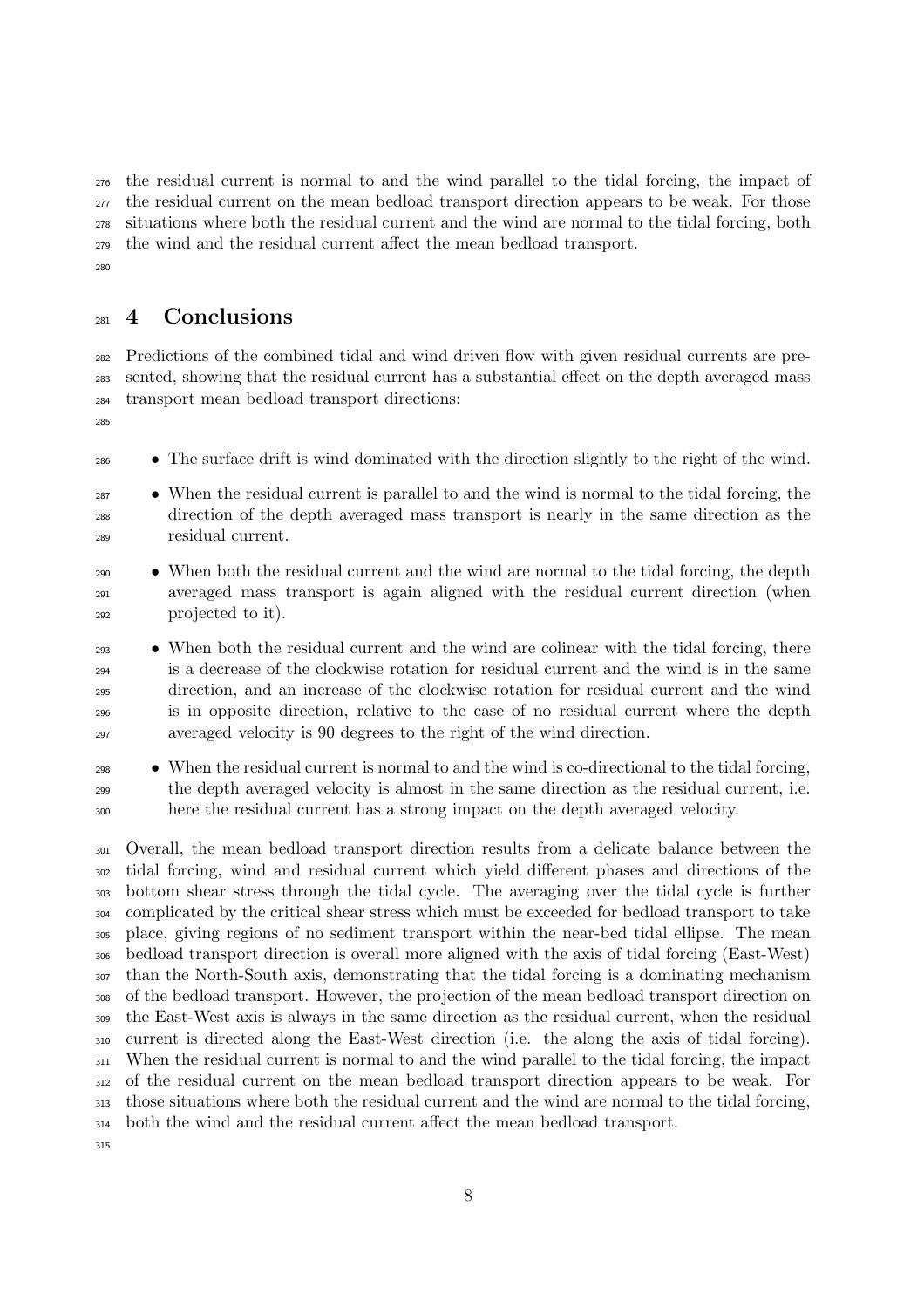- Acknowledgement
- This work was carried out as a part of the project 'Air-Sea Interactions and Transport Mech-
- anisms in the Ocean' funded by the Norwegian Research Council. This support is gratefully acknowledged.
- ? ? ? ? ? ? ? ? ? ? ? ? ? ? ? ? ? ? ? ? ? ? ? ? ?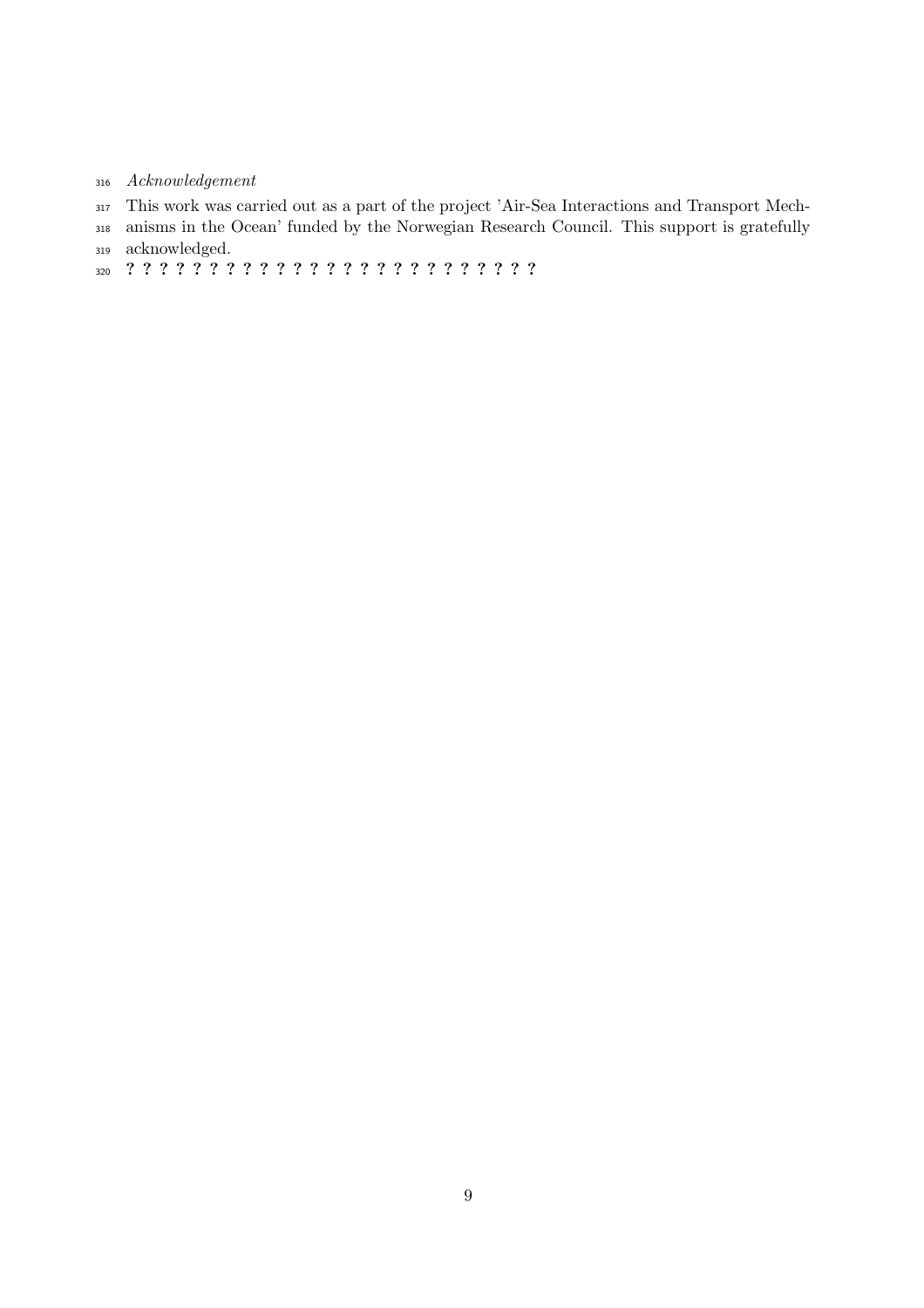

Figure 1: Directions of depth-averaged velocity, surface drift and bedload transport for the residual current parallel to tidal forcing and the wind direction normal to tidal forcing. The tidal forcing is in the East-West direction. Note that here only the direction of the quantities is given. The directions of the wind and the residual current are given in the small box.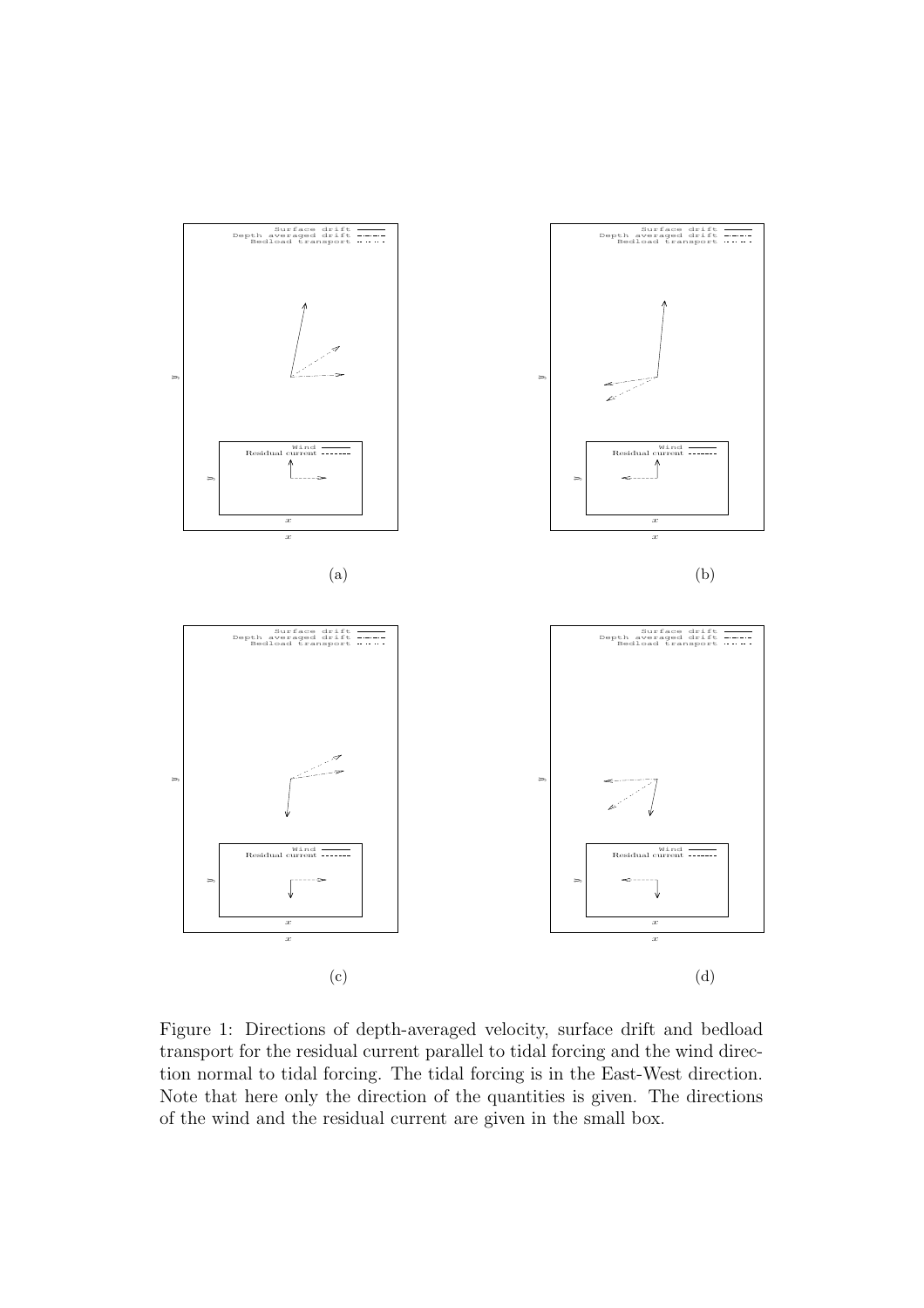

Figure 2: Directions of depth-averaged velocity, surface drift and bedload transport for both residual current and wind normal to the tidal forcing. The tidal forcing is in the East-West direction. Note that here only the direction of the quantities is given. The directions of the wind and the residual current are given in the small box.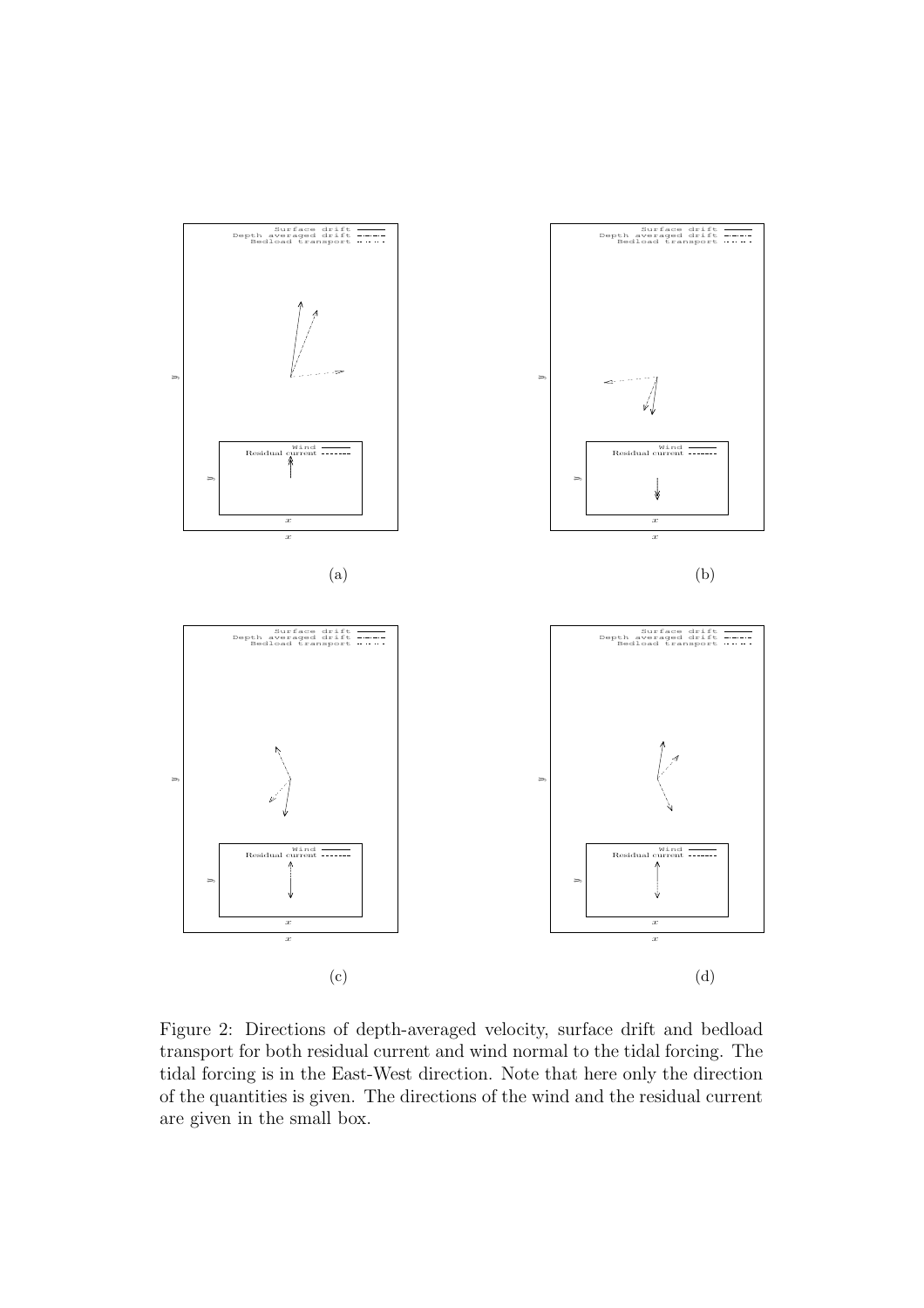

Figure 3: Directions of depth-averaged velocity, surface drift and bedload transport for both residual current and wind parallel to tidal forcing. The tidal forcing is in the East-West direction. Note that here only the direction of the quantities is given. The directions of the wind and the residual current are given in the small box.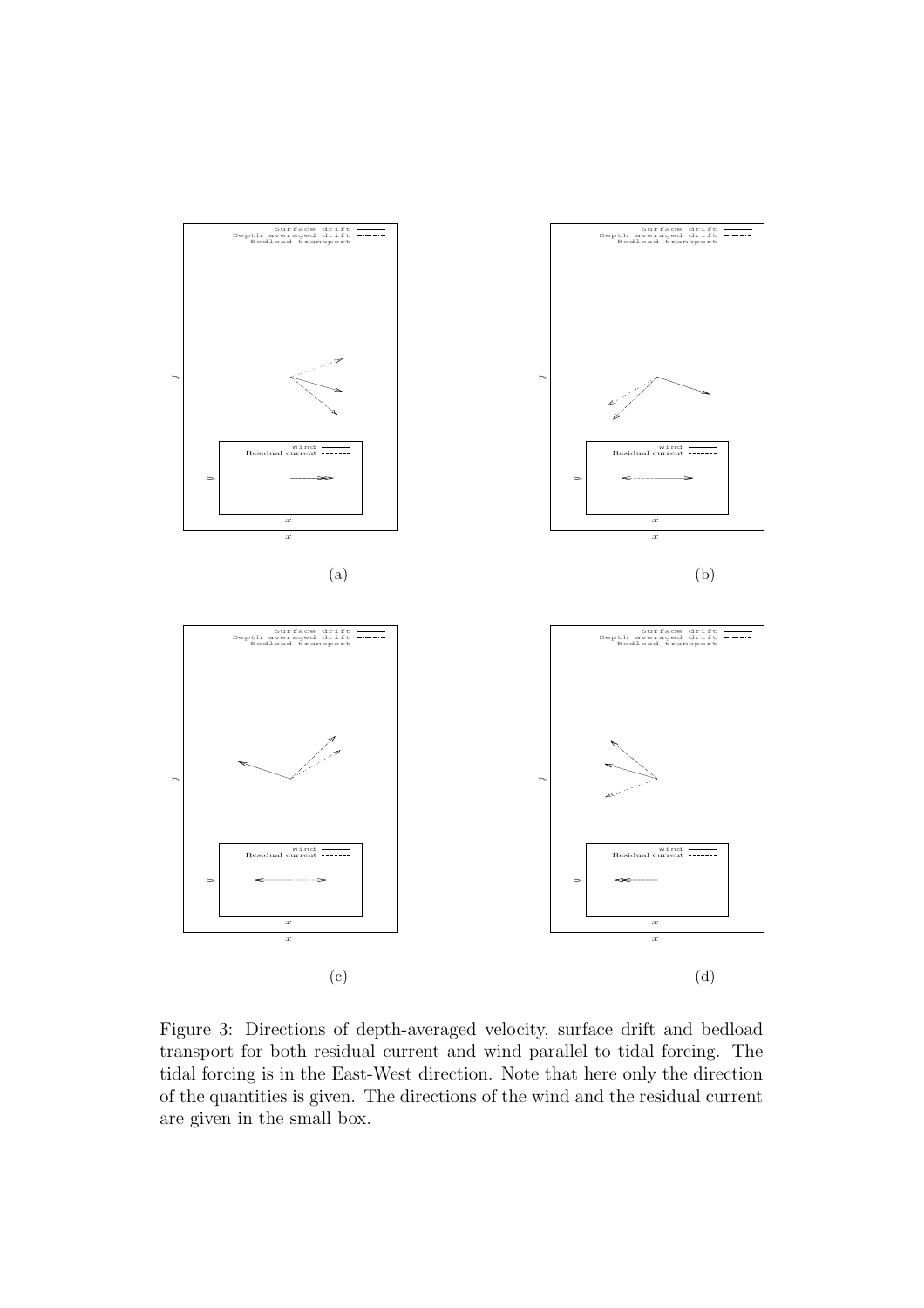

Figure 4: Directions of depth-averaged velocity, surface drift and bedload transport for the residual current normal to tidal forcing and wind parallel to tidal forcing. The tidal forcing is in the East-West direction. Note that here only the direction of the quantities is given.The directions of the wind and the residual current are given in the small box.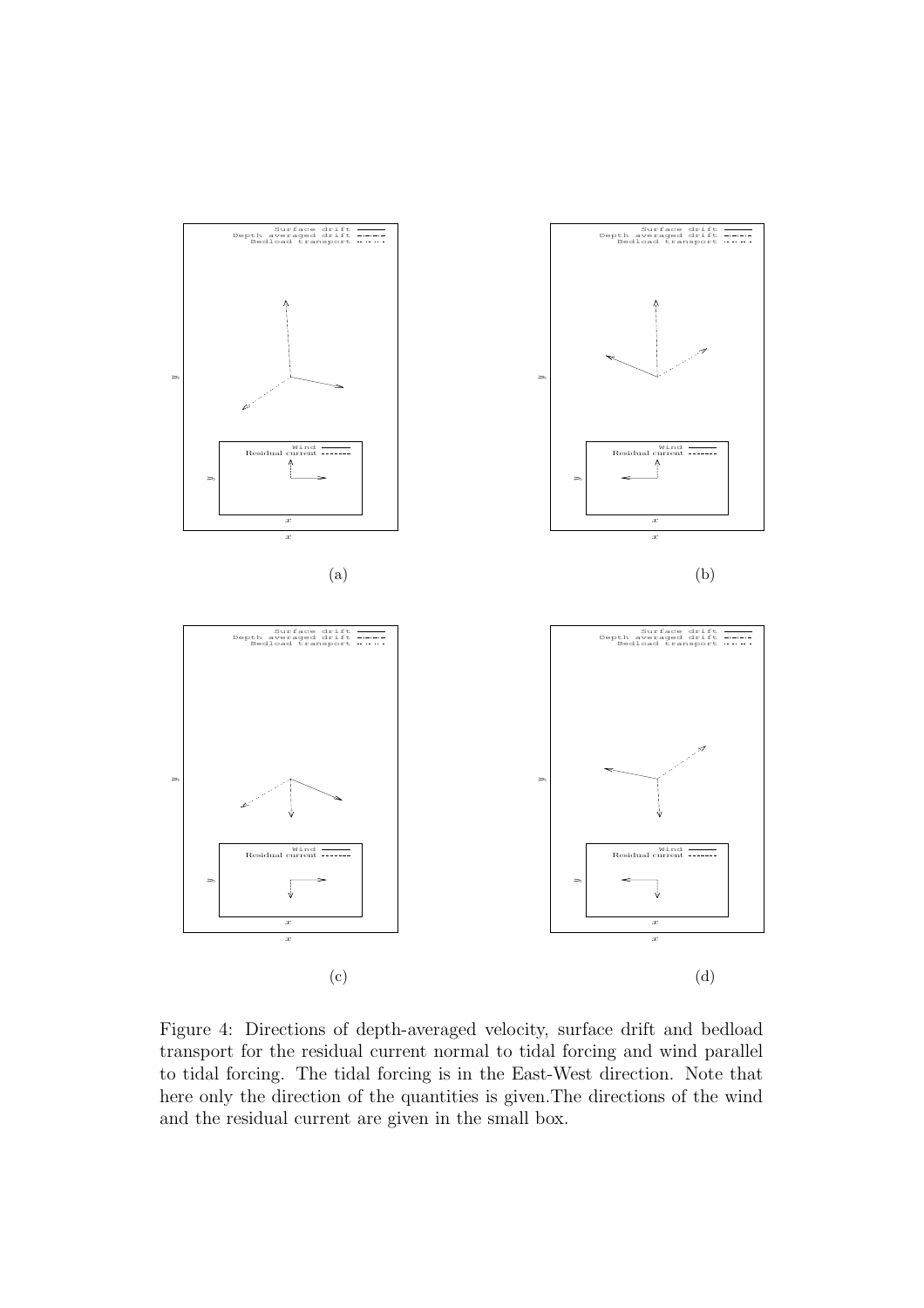

Figure 5: Directions of bedload transport for combined tidal and wind-driven flow with and without a residual current. The tidal forcing is in the East-West direction. Note that here only the direction of the quantities is given. The directions of the wind and the residual current are given in the small box.